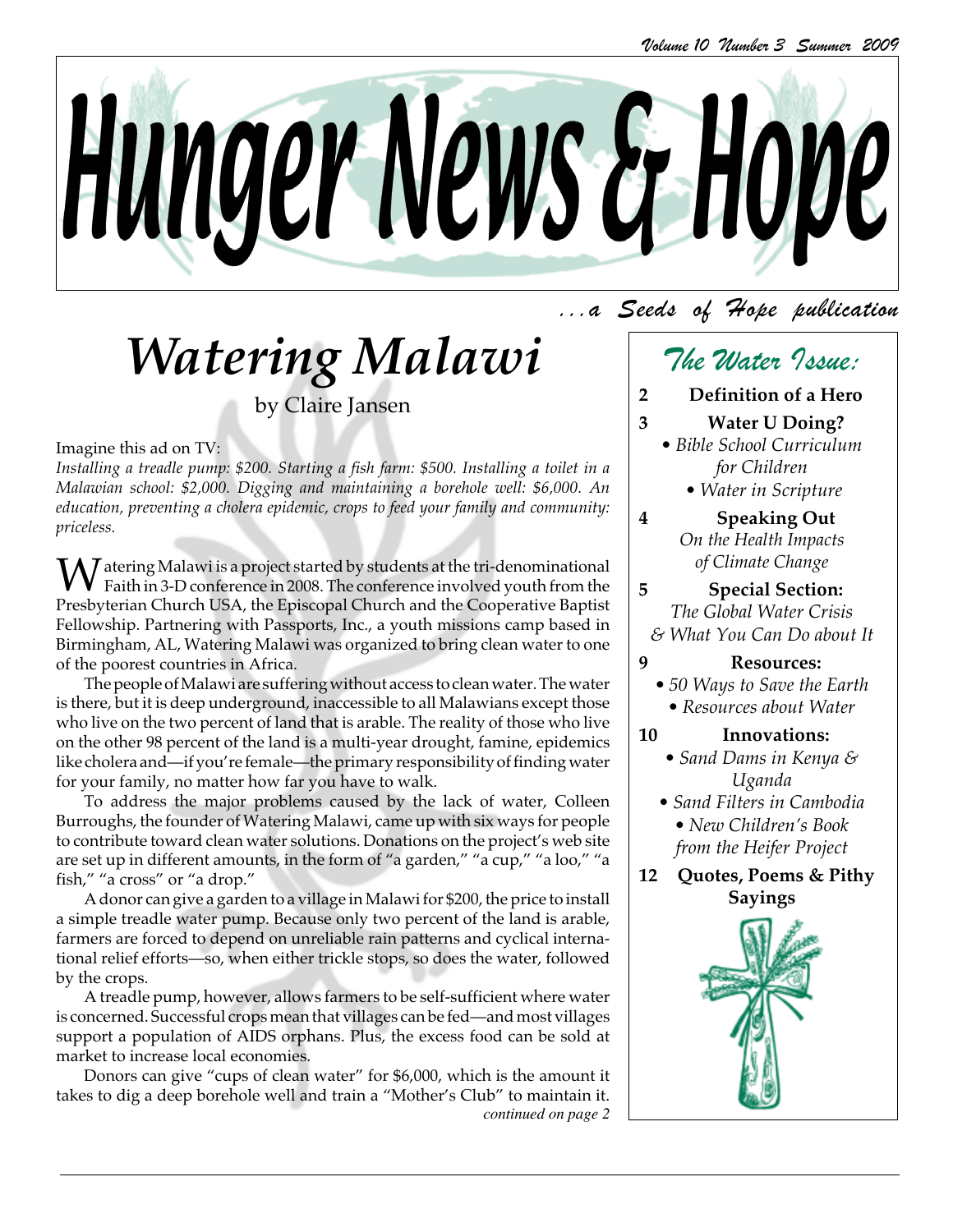# **Watering Malawi** *continued from page 1*

Borehole wells can be used to supply larger communities with water, and the runoff from the well can flow into irrigation systems that feed village gardens.

Each well is given to a Mother's Club—a group of 15 women of childbearing age—which is then responsible for maintaining the well. The \$6,000 also covers the cost of instructing a Mother's Club in nutrition, childgrowth monitoring and gardening techniques, along with well maintenance.

Providing a toilet for a school might not seem related to enabling children to gain an education, but, for \$2,000, that is exactly what installing a latrine can do.

Girls, especially, commonly miss at least a week of school a month, but with the proper sanitary bathroom facilities, they are allowed the same amount of schooling as the boys. Also, sanitary washbasins in the bathrooms help prevent the spread of disease.

For \$500 a fish farm can be given, including an initial stock of fish and lessons to teach farmers how to raise crops of fish to provide protein for their families and community.

The fish in Lake Malawi used to provide inhabitants with 70 percent of their protein intake, but overfishing in

shallow waters has led to drastic decreases in the fish population.

Protein is especially vital for the health of new mothers and their babies.

Two other creative ways that Watering Malawi helps are through the micro-enterprise marketing of clay crosses and a campaign to raise "drops" of water.

Women and children make crosses out of Malawi clay, and these sell for \$15 each at Passport Inc.'s online store *[see the web site below for more].*

The idea behind the water-drop campaign is that persons might not be able to give the entire amount it requires to donate a pump, a well or a fish farm, but each person can give a drop. It takes 500,000 drops to fill the average-sized bucket in Malawi, and every drop counts.

*—Claire Jansen, a native of Springfield, MO, is a recent graduate of Baylor University's professional writing program. Sources: Passport, Inc., Watering Malawi.*



*art by Sallylynn Askins*



*Photo courtesy of Watering Malawi*

# *When Nobody is Looking*

 $\mathbf{G}$  rowing up with three brothers, I was always sur<br>rounded by comic books and action figures. I watched all the action-packed cartoon shows like GI Joe, Spiderman and Superman.

As many children did, I thought the "good guys" on those shows were the heroes of the world. Lost in my innocence, I never thought a person could be considered a hero if he or she didn't fly, have super strength or save the world in a miraculous way.

As I grew older, my view of heroism expanded. When I was in eighth grade, I remember watching dumbfounded at the 9/11 attacks on the TV. I saw how average people like firefighters and policemen and -women are everyday heroes. They put their lives on the line in order to save people who may or may not be grateful of their service.

Now that I am in college, I see heroes all around me. Students use their time to volunteer and help in the community instead of partying or lounging around. Friends will drop anything to help out a friend in need, no matter what time of night it is.

I recently saw a student helping an elderly lady with her groceries. Heroes are individuals who do the right thing when nobody is looking.

*—From "Unsung Hero" by Lane Irwin, a recent graduate of the Baylor University School of Business. Irwin hales from Dallas.*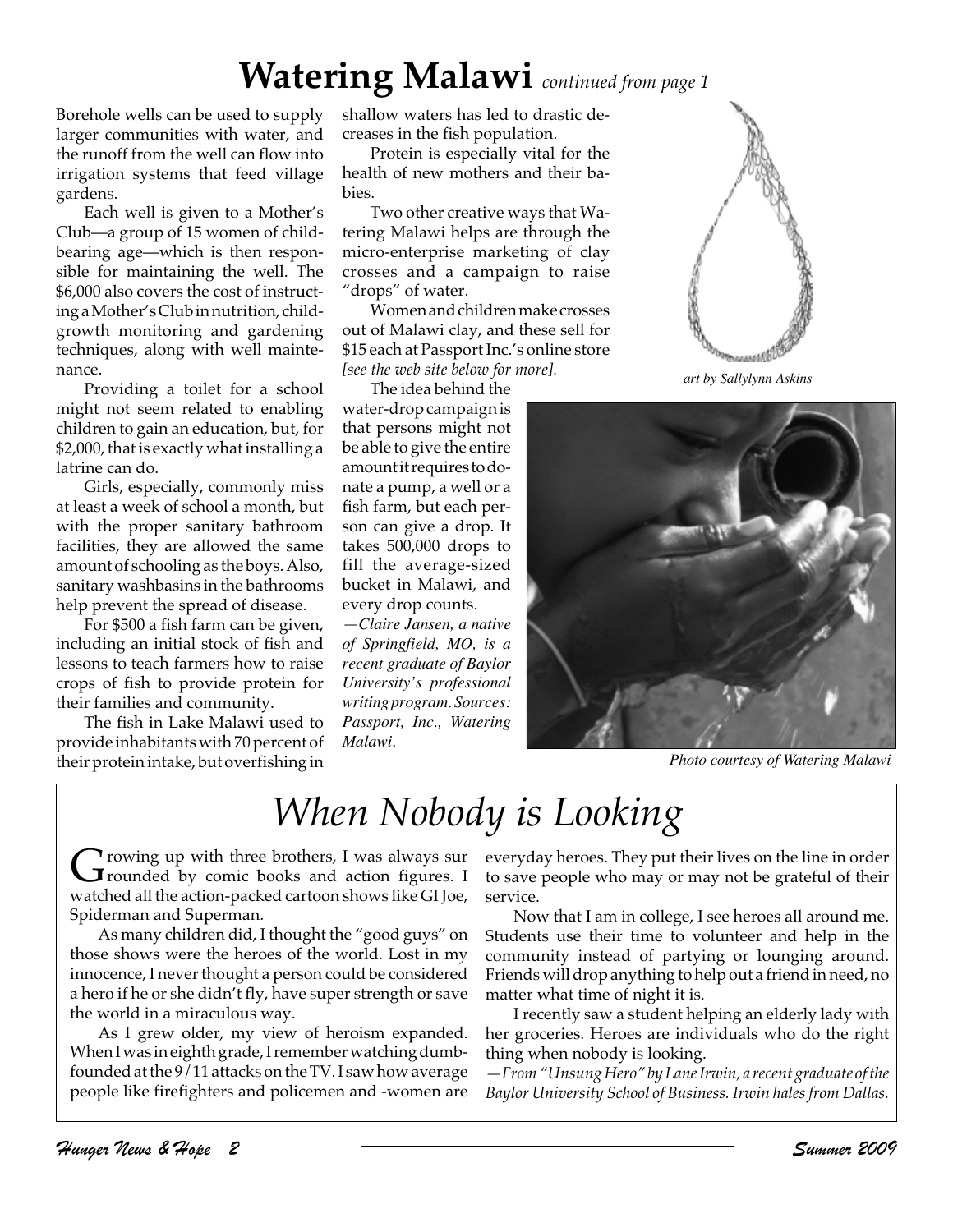Water Te Doing?

# *Bible School Curriculum for Children*

**P** assport, Inc, a youth mission camping<br>program in Birmingham, AL, has produced a Vacation Bible School (VBS) curriculum in partnership with Watering Malawi, called "Water U Doing?" *[See the article beginning on page 1 for more about Watering Malawi.]*

This VBS curriculum helps to support the Malawi project, which advocates and works for long-term solutions to poverty and hunger through irrigation systems and clean water.

The "Water U Doing" curriculum is accompanied by a set of five three-to-five-minute videos, designed for the opening portion of Bible school sessions. The videos introduce the people of Malawi and explore their need for water as the VBS theme and project. The videos, designed for children, are all narrated by a child and portray scenes from Malawi.

The first video introduces students to the nation of Malawi. It includes countryside scenes and interviews with Malawians, describing the difficulties they face getting water during the dry season.

The video explains that poorer countries like Malawi have no irrigation systems and rely on other means to bring water to their gardens. It closes by asking if the viewer is ready to help "water" Malawi, and thus enable more food to grow for its people.

The other videos explore the problems Malawians face in watering their gardens and having clean water for drinking and washing—as well as some of the solutions they have found. Money raised for Watering Malawi will purchase for treadle pumps, which provide an inexpensive and effective means of irrigation by moving water from streams and rivers to local gardens, along with building wells for clean drinking water for Malawians.

The videos encourage the children to help the people of Malawi by sharing what they have—their money as well as their ideas.

The fourth video describes the importance of the cross as a symbol of Jesus' love for us, and as a calling to share that love with others. It offers a creative way to help Malawians by buying and making clay crosses, which are part of a micro-enterprise endeavor created to raise money for Watering Malawi. The final video encourages kids to dream up their own ideas for helping the people of Malawi.

This creative and practical video series teaches children that we can share God's love by sharing what we have, connecting God's love for them with love for the whole world.

Along with the written curriculum, the films offer children a world perspective in their faith, helping children connect their faith with serving others in an easy-tounderstand way.

"Water U Doing?" is available for purchase from the Passport web site (www.passportstore.org) or by calling 800-769-0210.

*—Sources: Passport, Inc., Watering Malawi and a review by Kristopher Norris on the Cooperative Baptist Fellowship web site (www.thefellowship.info).*

## *Water in Scripture*

*Ho, everyone who thirsts, come to the waters; and you that have no money, Come, buy and eat! --Isaiah 55:1*

Trom the waters of the deep referenced in Genesis to the "river of the water of life" in Revelation, water plays a prominent role in our scriptural and liturgical tradition. Arising from a semiarid part of the world, the Bible exhibits a keen understanding of how essential water is to life and the dire consequences that arise when water is scarce.

*Suggested passages for reflection:*

| Genesis 1:1-10             | Creation of land and seas                        |
|----------------------------|--------------------------------------------------|
| Exodus 14:21-29            | Parting the Red Sea                              |
| Exodus 17:3-7              | Water from the rock                              |
| Psalm 107:35-41            | God turns deserts into pools                     |
| Proverbs 25:21             | Give water to your enemies                       |
| Isaiah 21:14               | Bring water to the thirsty                       |
| Isaiah 35:6-7              | Waters shall break forth in the desert           |
| Isaiah 55:1                | Everyone who thirsts, come                       |
| Matthew 25:31-45           | I was thirsty and you gave me drink              |
| John 4:7-15                | Woman at the well                                |
|                            | Revelation 22:1-2 The river of the water of life |
| -from Church World Service |                                                  |
|                            |                                                  |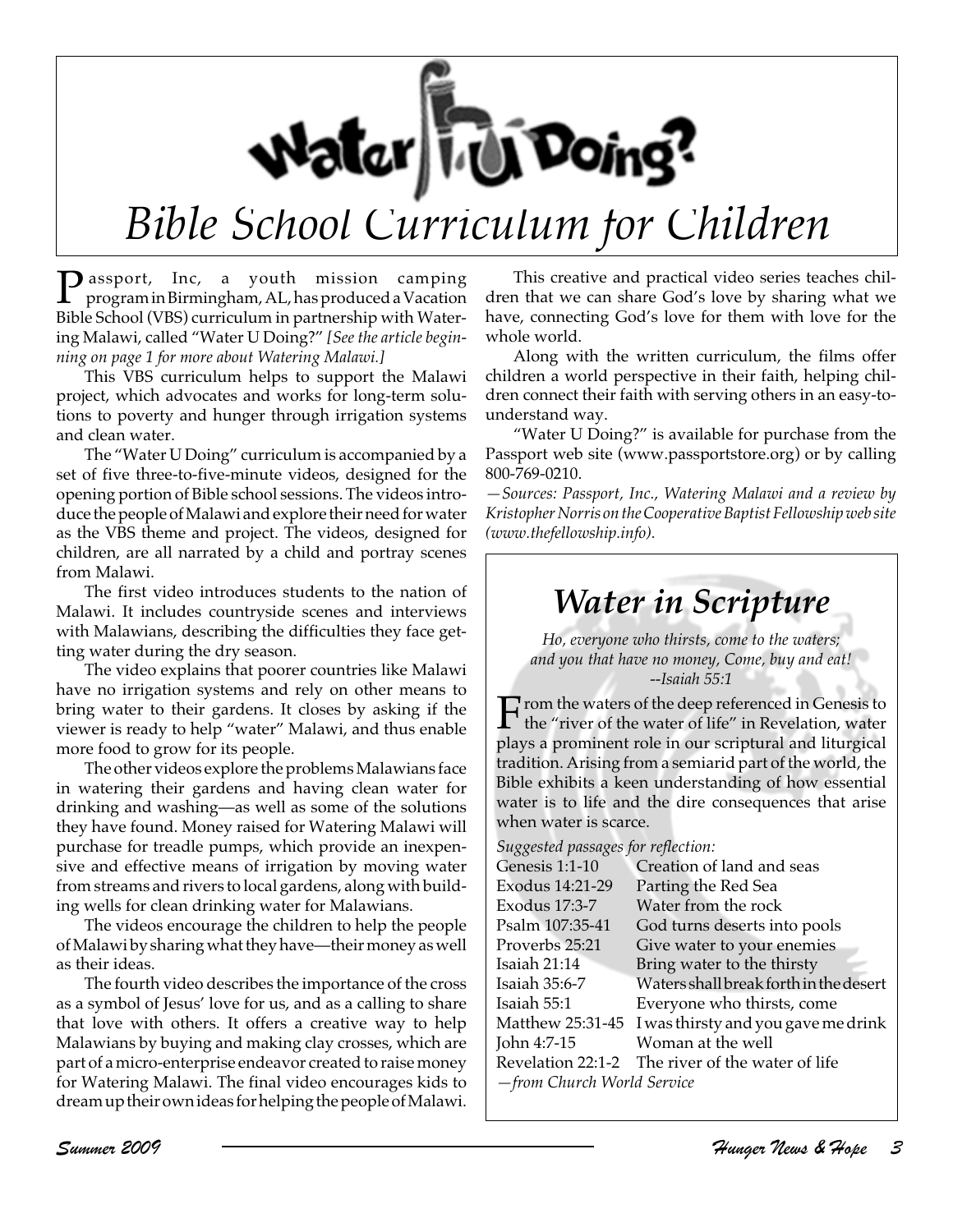## speaking out

# **Christians Speak out on the Health Impacts of Climate Change**

WASHINGTON, DC—Members of the US faith community spoke out in May at an Environmental Protection Agency (EPA) public hearing, held to determine whether greenhouse gases such as carbon dioxide are a threat to public health and welfare.

Religious leaders turned out to support the EPA's preliminary finding that greenhouse gases are a form of pollution that threatens the health and welfare of current and future generations, and to encourage the EPA to move forward quickly with strong regulations on these pollutants.

According to Rev. Sarah Scherschligt of Prince of Peace Lutheran Church in Gaithersburg, MD, "This is the work that my congregation—and countless others in the Lutheran church, and more broadly in Protestant and interfaith coalitions are called to: healing God's earth and caring for it. We have a mutual relationship with it—we don't dominate it (as we once thought) but neither does it dominate us. We are partners, and the more we care for God's creation, the more it will care for us."

In addition to Rev. Scherschligt, several other clergy members testified at the hearing, including Rev. Harriette Sturges of St. Alban's Episcopal Parish in Washington, DC.

Later that week, three clergy members from various denominations testified at the EPA's second hearing in Seattle, WA, adding their voices to the climate change debate. More than 25 others from the DC and Seattle areas submitted written testimony conveying their support for EPA regulation of global warming pollution. Other written testimony was expected into the summer.

This is not the first time people of faith have spoken out about the need for the US to take strong measures to address greenhouse gas emissions and their impact on God's creation.



In March, the National Council of Churches (NCC) delivered a letter to President Obama, asking him to respond to the challenges of global climate change during his administra-

*"People of faith understand that climate change is one of the greatest moral challenges facing us today and that it threatens all of God's people…."*

tion. The letter was signed by more than 13,000 people.

"People of faith understand that climate change is one of the greatest moral challenges facing us today and that it threatens all of God's people, especially the most vulnerable in our communities," said Tyler Edgar, Assistant Director of Climate and Energy for the NCC's Eco-Justice Program. "For us, climate change is an issue of justice."

Allison Fisher of Greater Washington Interfaith Power and Light told Philip Jenks of the NCC, "Over the years we have seen multiple faith communities—including Jewish, Christian, and Muslim—respond to the climate crisis and answer their calls to be good neighbors. We are so happy that the EPA is finally answering its call to ensure the health and welfare of all." *—From a story by Philip E. Jenks of the National Council of Churches. The NCC is the ecumenical voice of America's Orthodox, Protestant, Anglican, historic African American and traditional peace churches. These 35 communions have 45 million faithful members in 100,000 congregations in all 50 states.*

Hunger News & Hope 4 Summer 2009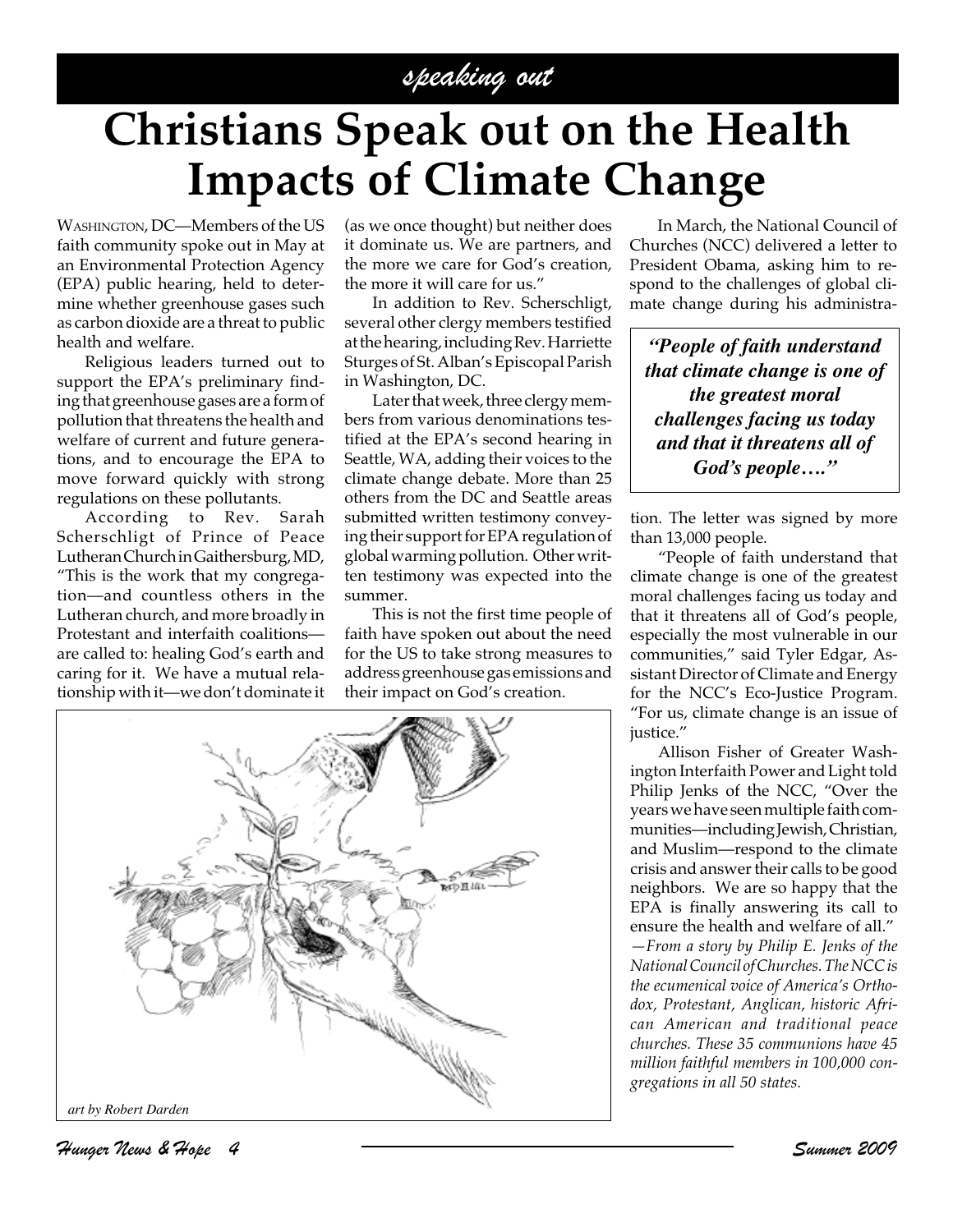# **The Global Water Crisis and What You Can Do about It** *special section:*

by Salif Mahamane

### *Climate Change and Water Sources*

 $\mathbb{W}\mathbb{X}$  ater is the universally essential component of life on earth. No secret. No doubt. Always, in one form or another, it is constantly moving around the globe, in and out of large bodies of itself, in and out of the air, in and out of all us little critters.

More than 71 percent of the earth's surface is covered by water. You could fit nearly 21 times the area of the 48 contiguous states of the US in the Pacific Ocean alone. So then why, with so much water existing in a self-refreshing cycle, are there crippling water shortages occurring all over the world like never before?

First, most of the Earth's water is naturally unavailable for human use. Ninety-seven percent is located in the oceans. The next 2.4 percent is in glaciers and the ice caps. Finally, only 0.6 percent makes up rivers, lakes and ponds— the primary source of fresh water available for animal use. However, glacial melt and snow do feed many rivers which, in turn, serve as a crucial source of fresh water for animals.

But this is not causing the problem. The distribution of water in its different natural forms and bodies has been such, of course, for the history of the Earth. But these percentages definitely show how small a portion of our planet's water is available for all life at any given time, and that it must be managed wisely.

So, what's causing the decrease in available water? Global climate change is easily the most debilitating factor, if not single-handedly the root culprit.

Climate change is different from global warming in that it refers to not only the average temperature of the earth rising, but also the phenomenon of all regions around the globe experiencing dramatic change in their prevailing weather conditions—i.e. precipitation, temperature, humidity, sunlight, air pressure and wind—across the year, averaged over a series of several years. Quite literally, the very climate of the earth is changing.

Climatic changes must be considered permanent. A report released on January 26 of this year by the National Oceanic and Atmospheric Administration (NOAA) explained that, based on new research, scientists now know that anthropogenic greenhouse gas emissions remain in the atmosphere for at least 1,000 years. That means that we

already cannot return from the level of greenhouse gases we have emitted into the air up to this point.

Changing the global climate is an enormous occurrence. No one in the world is without a sense of what's normal climatically in his or her region. Every aspect of life from commerce to farming to education—even culture and religion—is rooted somehow in the natural identity of an area.

For example, a recent paper by Meghna Bhattacharjee of the Columbia Water Center at Columbia University describes the role in Indian life of the Ganga (Ganges) River that runs down through India from the Himalayas.

More than 400 million people depend on this river. In Hindu doctrine it is even considered one of the four mothers of all Hindus. Followers spread the ashes of their deceased loved ones on it and sing at its shore. Each day, at least 6,000 people dip their bodies in it to wash away their sins. And even more people port the river's water back to their communities.

Bhattacharjee quotes the first Prime Minister of India, Jawaharlal Nehru, as having declared: "The story of the Ganges, from her source to the sea, from old times to new, is the story of India's civilization." This river is now in great danger due to the shrinking of the Himalayan glaciers that feed it.

### *Water Shortage Around the World*

 $\P$ his shrinking of such water sources is critically affect- $\perp$  ing life around the globe.

#### **Africa**

Across Africa, farms are primarily rain-fed. This practice requires very thorough and intimate knowledge of, and attention to, yearly patterns of rainfall. Because global warming is causing changes in climate, the rains have begun to occur at different times of the year and in different patterns. Farmers who are familiar with pre-climate-change patterns and levels of precipitation, cannot grow the crops they could before.

Experts of the Intergovernmental Panel on Climate Change (IPCC; organized by NATO) predict that, by 2020, Africa as a continent will be able to produce only half the *continued on page 6*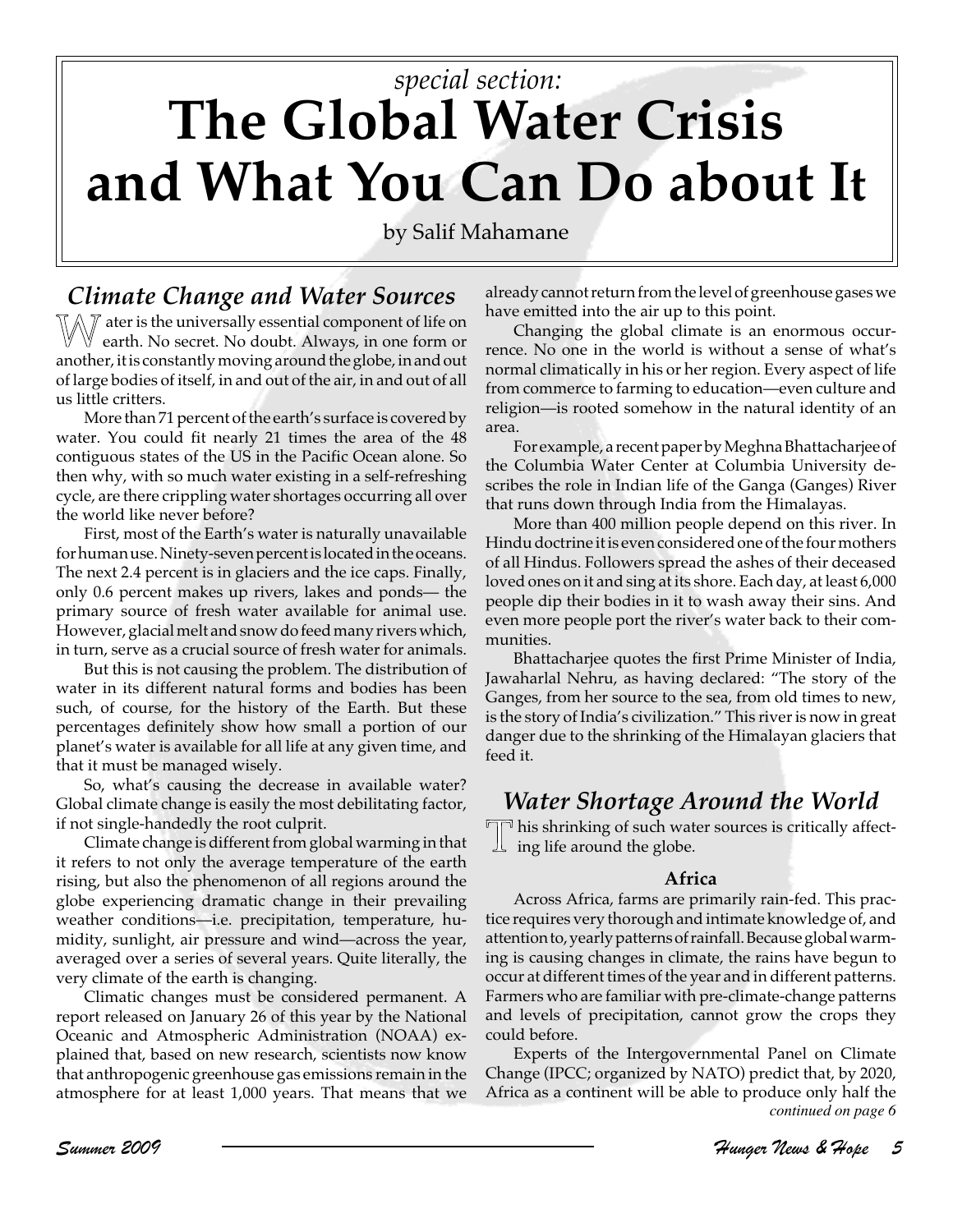## *special section: global water crisis*

food that it could before. Africa's rapid population growth and widespread disease can by no means afford to be met with such an increase in already devastating famine.

#### **Asia**

In Asia, 1.3 billion people throughout the countries of China, India, Nepal, Pakistan, Myanmar, Bhutan and Afghanistan rely on water from the Himalayan glaciers, Bhattacharjee says. The Himalayas are the world's largest glacial and permafrost area after the polar ice caps.

And these glaciers are shrinking. Average temperature in the Himalayas is increasing by 0.3° C every decade, which is twice the rate of increase as that of the rest of the world. Independent scientists claim that the whole Himalayan range consists of 18,065 large and small glaciers, according to Man Mohan, editor and writer for northern India's *Tribune*, in his special feature, "Himalayan Glaciers May Disappear by 2035."

Also, the enormous Gangotri glacier, which is responsible for 70 percent of the water in the Ganges River, is shrinking at an alarming rate of 17 meters a year due to global warming. Jere Locke, activist with Texas Climate Change Emergency (TCCE), explained that, because of the shrinking of the glaciers, the people in the countries dependent on their water will have only half the water that they've had in years past available to them.

And that's if something *does* get done.

#### **Europe**

Europe will also experience the adverse effects of climate change. Similar to what's happening in Asia, glacial shrinking will result in summer flow being reduced by up to 50 percent in central Europe and 80 percent in southern Europe. Also, changes in the water cycle are likely to increase the chance of floods in northern, central and eastern Europe—and droughts in southern Europe.

The latest IPCC assessment report, released in 2007, estimates that, by 2020, annual runoff will increase in the north by up to 15 percent and decrease in the south by up to 23 percent, resulting in the aforementioned reduced summer flow.

By the 2050s the decrease in annual runoff will be 20 to 30 percent in southeastern Europe. And by the 2070s, today's 100-year droughts will be returning every 50 years, instead of 100, in southern and southeastern Europe. With these changes will come severely increased and intense competition for water resources across Europe's population.

#### **Latin America**

In Latin America**,** almost 13.9 percent of the population (71.5 million people) has no access to a safe water supply, according to the 2007 IPCC report. It is estimated that, in 2020, 12 to 81 million people will be experiencing heightened water stress. This means that they live in waterstressed watersheds (less than 1000 meters per capita, per year). By 2050 the number is estimated to be in the range from 79 to 178 million.

Glacier retreat is on the scene once again, affecting this area of the world in countries such as Colombia and Peru. Highly stressed conditions are predicted for the decade between 2015 and 2025. Sixty percent of Peru's population will be noticeably impacted by this decrease in glacial melt water.

These two countries also depend on this water as it feeds the Mantaro River where a large hydroelectric plant generates energy for 40 percent of Peru's population and 70 percent of its industries. Thus, climate change, caused by dirty energy generation, actually affects the ability to generate cleaner energy.

#### **North America**

In North America, warming has shifted magnitude and timing of hydrological events in areas with winter snow, according to the IPCC. Snowfall has decreased in the west and Prairies in Canada over roughly the past century. Spring and summer snow cover has decreased and spring snow water has declined in the range of 15 to 30 percent in the western mountains of North America. These changes occur primarily at lower elevations and are due to warming, as opposed to mere changes in precipitation.

Peaks in streamflow in the snowmelt of the western US mountains were occurring 1 to 4 weeks earlier in 2002 than they did in 1948. And, in the last 100 years, breakup of river and lake ice has advanced by 0.2 to 12.9 days. Due to population growth in North America, drought risks have severely increased, as now there are higher demands from agricultural, municipal and industrial uses and more frequent allocation of water resources.

The arid climate of the southwestern states of the US is already seen to be spreading. Even the eastern part of the nation is becoming at-risk for droughts that they have not seen in the past.

#### **Polar Ice Caps**

The Polar Ice Caps are, of course, already undergoing drastic change. There is projected an average temperature change of about 2ºC to 9ºC by 2100. The IPCC projects, based on test simulations, have determined that, by 2080- 2100, an approximately 33-percent mean reduction will be seen in annually averaged sea-ice area in the Arctic. Increased precipitation and Arctic river runoff will lead to a freshening of the ocean's surface in northern high latitudes.

This, in turn, affects the geographical distribution and migratory patterns of many animal species, pushing them further north. The change in these species' travel behavior will likely affect water quality as they carry diseases to new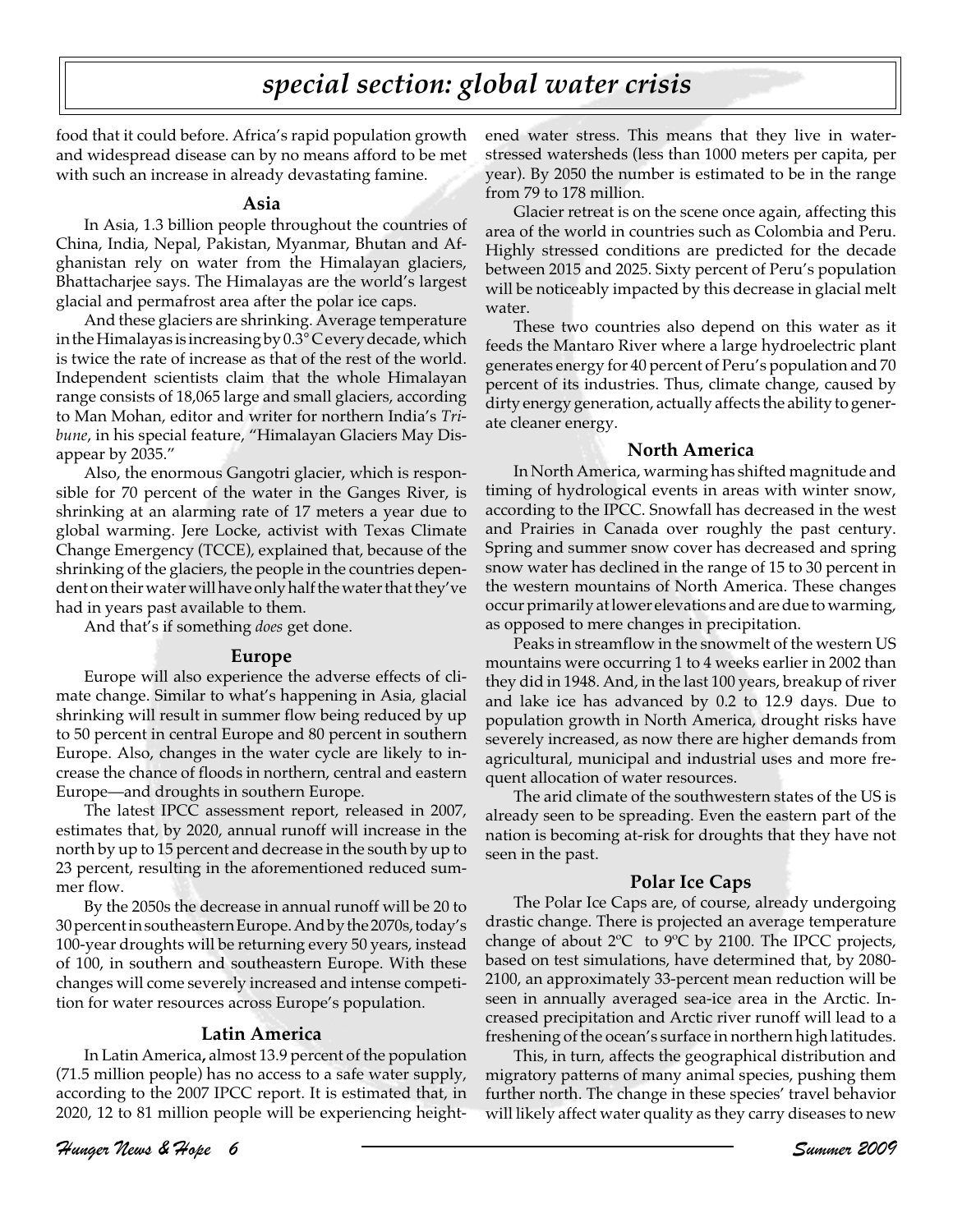## *special section: global water crisis*

areas. In the Arctic, many people traditionally depend on untreated fresh surface and groundwater.

While the animals will raise the contaminant content of the water, so will the changed hydrology of the region as rising sea levels will deposit more water contaminants in groundwater reserves. This means that people throughout the Arctic who have always been able to depend on untreated local freshwater will be directly exposed.

## *What's This Got to Do with Me?*

eveloped nations are by no means out of the reach of an impending global water crisis. If anything, they are in the worst position, because their populations can be so generally oblivious. For example, in Central Texas, I currently live in the country's most severe drought region.

However, no experiences in my personal life would immediately suggest such a thing to me. I turn the knob on my faucet, and it's there. Yes, I have to pay for it, as it's treated by the city—but it's there. As far as I can feel, it's not going anywhere. And therein lies the problem: most of us don't see very far ahead. I don't know whether it is because we can't, or we don't want to, but we don't see it.

Industrialized nations habitually focus on incessantly "comforting" their citizens. Any new convenience that can be added to life to reduce immediate stress of any sort is often added without hesitation. But who pays for these comforts? Everyone. The US, for example, accounts for about 3 percent of the earth's human population, while being responsible for the consumption of 40 percent of her natural resources.

But the shortage of water due to climate change is not a far-off dilemma, in time or in space. Scientists with the IPCC define an increase in average global temperature of 2ºC as being the threshold for reaching levels of dangerous climate change. Locke says that we need to avoid getting to that point. He adds that, once we get to the 2ºC mark, it's a runaway train from there. After that, we will soon hit 3º and then 4º.

### *How to Avoid Disaster*

 $\Box$  o have a mere 50-50 percent chance of avoiding that dangerous 2º mark, the IPCC says that we need to stabilize at  $450$  parts per million  $CO<sub>2</sub>$  (carbon dioxide) emissions. We are currently at levels of carbon emissions where even this basic goal will be quite an accomplishment. But, according to these experts, it must be done.

To reach this goal, developed nations must reduce their emissions levels to 40 percent below 1990 levels by 2020 and 90 percent below 1990 levels by 2050. US President Obama's energy proposal meets with the goal for 2050, but only meets a 14 percent below 1990 levels goal for 2020. This makes the 2050 goal useless. *continued on page 8*

1f we don't curb our carbon emissions by 2015, bringing them to a peak and then into decline, we will be in deep trouble, Lock says.

### *Water Legislation in the US*

T wo energy bills, meant to bring down carbon emissions in the US, are currently being authored in Congress. Hower, having reviewed them and met with experts and other activists in Washington, DC, Locke describes both of these bills as weak and insufficient to help meet the global goal to stabilize at 450 parts per million  $CO<sub>2</sub>$  emissions.

The first of these bills is the Waxman-Markey bill that will restrict polluters, but Locke says, not forcefully or quickly enough. The bill does not include any auctions in which polluters must bid and pay large amounts—essentially taxes—to be able to pollute.

These auctions often work as a great deterrent from polluting, driving large polluters to find alternative energy sources, Locke says.

The bill also contains too many offsets. Simply put, offsets give polluters leeway in the restrictions that the same bill sets forth. Locke explained that the offsets in the Waxman-Markey bill will allow polluters to continue polluting in some cases until 2026 before having to stop.

This is years after the first checkpoint at 2020, by which scientists say we must have emissions down to 40 percent below 1990 levels.

The other bill is being piecemealed together by the Ways & Means Committee in the House. Locke says this bill is a little better. It provides for auctions that will give wind and solar energy alternatives more economic appeal.

These bills are being written at press time. They will soon be moved to the floor of the House, and then the Senate, for voting. Locke explained that at this point, before voting begins, the bills will be at their strongest before being compromised in House and Senate by partisan debate and amendments. Then, he says, even if they pass, little good will be done.

Locke and other advocates for environmental change are urging people to make themselves heard in Congress as early as possible, before the floor debate begins. Important points to be emphasized are the inclusion of auctions in the bills and the exclusion of offsets.

Often, the hard results of environmental science get watered down too much on their way to the public. Then politicians deliberate on what is willing to be paid for and what is practical while designing new energy bills. Environmental activists say that this is not a problem of the future to nobly address for the sake of our grandchildren's children, or an economic or social problem in which a person's status determines how they will be affected. This is an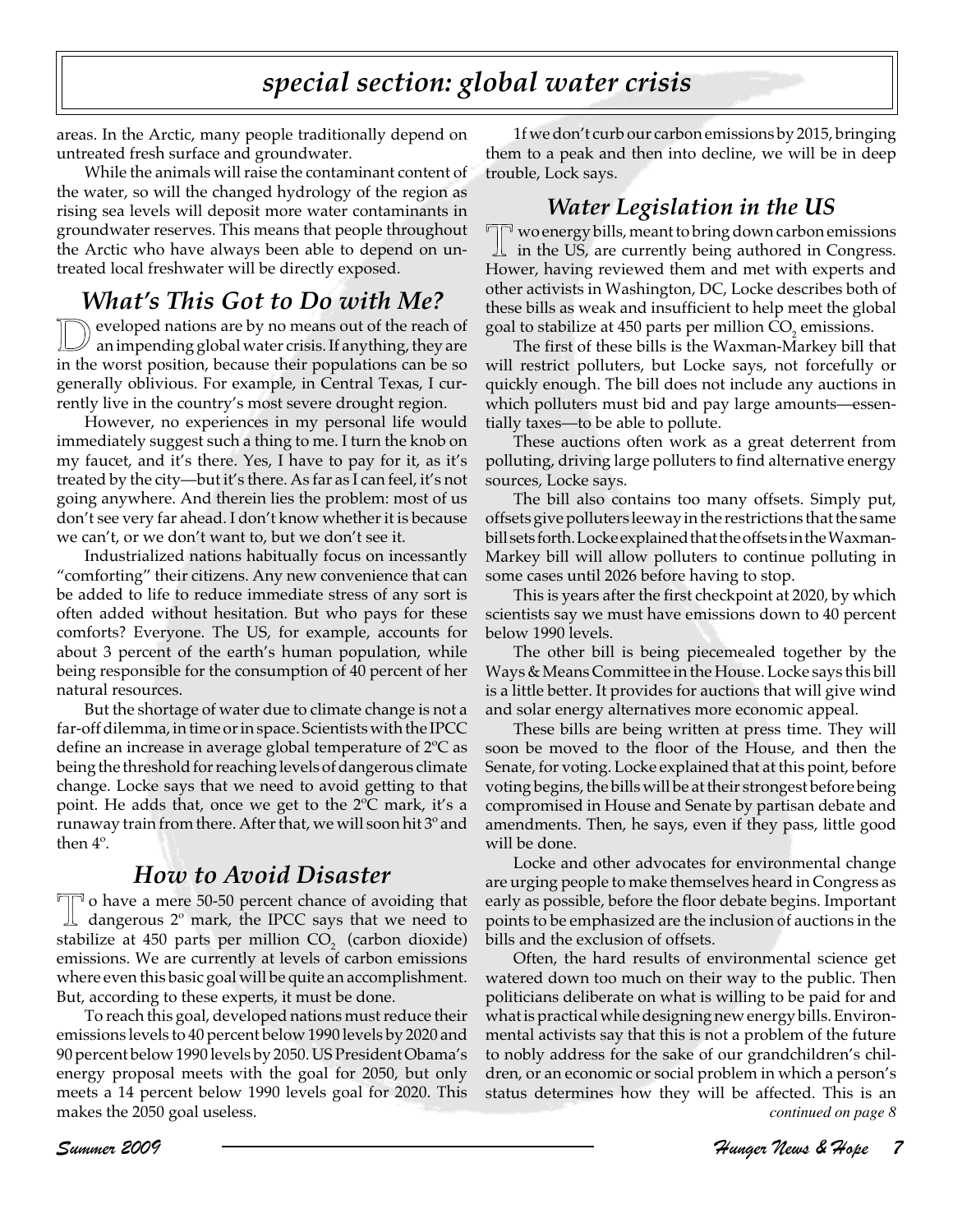## *special section: global water crisis*

imminent issue that affects everyone.

Central Texas activist and mobilizer Mary Darden, president of Keep Waco Green (KWG), agrees. KWG successfully thwarted the plans of TXU Energy to build several coal plants within a 10-mile radius of Waco, TX. Darden says there is a cognitive dissonance between the evidence and its acceptance by the population, when such reports are released by NOAA and the IPCC.

This means that when these reports come out with urgent information about climate change, there is a crippling hesitation before people accept the reality. Activists are saying that we cannot afford this type of delay. "Anyone who says global warming is not real or is not the culprit behind the water crisis has not done their homework," Darden said.

Darden and Locke both agree that, in only six years (by 2015), it will be most likely too late for our efforts to matter if we have not sufficiently acted by then. Darden says we need to completely shut down every coal plant in the nation as soon as possible. She admits that, to many, such a claim will sound very dramatic, but that the situation we are facing is really that extreme.

Coal plants use an enormous amount of water in simply cooling their operation, and then they emit enormous amounts of  $\mathrm{CO}_2^{}$  into the atmosphere. There is an intimate relationship between energy production and water, in which the more energy generated, the more water is used. Seventy percent of the mercury, a very toxic metal now found in water, is from coal plants. There is also research showing a correlation between autism and coal plant emissions.

"We don't take care of our water," Darden said. She said that the two main ways we abuse water is through direct runoff and, indirectly, through air pollution. She also offered several tips as to what people can do in their personal lives to protect our water:

1. *Use less energy.* In every aspect of life, be conscious of energy that is being consumed that is not needed. Leave nothing on that is not being used and do not use things that require electricity unless you really need to. Unplug phone chargers and turn off surge protectors (power strips) unless they are in use. Air conditioning is one of the biggest culprits. Open windows and doors and use fans to cool your home!

2. *Use native landscaping.* Do not water daily, and employ plants that are native to your area and are used to thriving naturally with the amount of rainfall in your region. For example, if you live in the southwest US, use a drought-resistant grass species in your lawn as opposed to one that must be constantly watered.

3. *Eat less meat.* It takes 30 pounds of grain to produce one pound of meat. It takes a lot more water to grow 30

pounds of grain than to hydrate one pound of livestock! Simply be conscious of the amount of meat you consume and refrain from eating meat with every meal.

4. *Drive energy-efficient cars.* Unless you regularly require the physical capabilities of a large truck or SUV, drive a smaller, more efficient vehicle. Certainly, there is no need for a giant truck or SUV to be your around-town car. Also, look up local farmers' markets in your area. It is much more energy- and gas-efficient to buy locally raised food that has not been shipped halfway across the country or the world.

5. *Cut down on water use in every corner of your life*. Take shorter showers. Hand-wash dishes even if you have a dishwasher. If you don't have the time to spend washing dishes every night, then only use your dishwasher on nights when you are really pressed, and conserve water when you don't have to rush. Get any leaky faucets in and around your house fixed.

6. *Communicate with others about these issues.* Do not only hold these standards at home. Strongly urge your friends and the folks at your church, school and workplace to be conscious of their energy and water usage. When you enter a large public area, consider for a moment the energy required to light and cool such a building.

There are superstores that stay open 24 hours a day, seven days a week. How much energy is poured into just one of these buildings? In addition, many of these companies have thousands of locations across the country. Urge the businesses in your area to be extremely conscious of their energy and water consumption. Since each of us is part of the problem, it is our responsibility to act conscientiously for the sake of everything on our planet.

7. *Find out who is working for environmental responsibility in your community, and join them.* To learn more about these issues, you can search IPCC online *[see below]* and click on "assessment reports." Also, search "NOAA 1000 year report." Organizations such as Sky1 *[see below under "Sources"]* work directly with the IPCC and NOAA to lobby for action against climate change and to communicate with the population.

This issue is global. This issue is at hand. No matter where you live or what your socioeconomic reality is, you will be affected. The economy, education and moral issues will all cease to matter when you don't have water.

*—Salif Mahamane is a recent graduate of Baylor University in anthropology. Sources: US National Oceanic and Atmospheric Administration (www.noaa.gov), Intergovernmental Panel on Climate Change (www.ipcc.ch), 1Sky Education Fund (www.1sky.org),* Tribune *India, Columbia Water Center, Texas Climate Change Emergency, Keep Waco Green, Environmental News Network (www.enn.com)*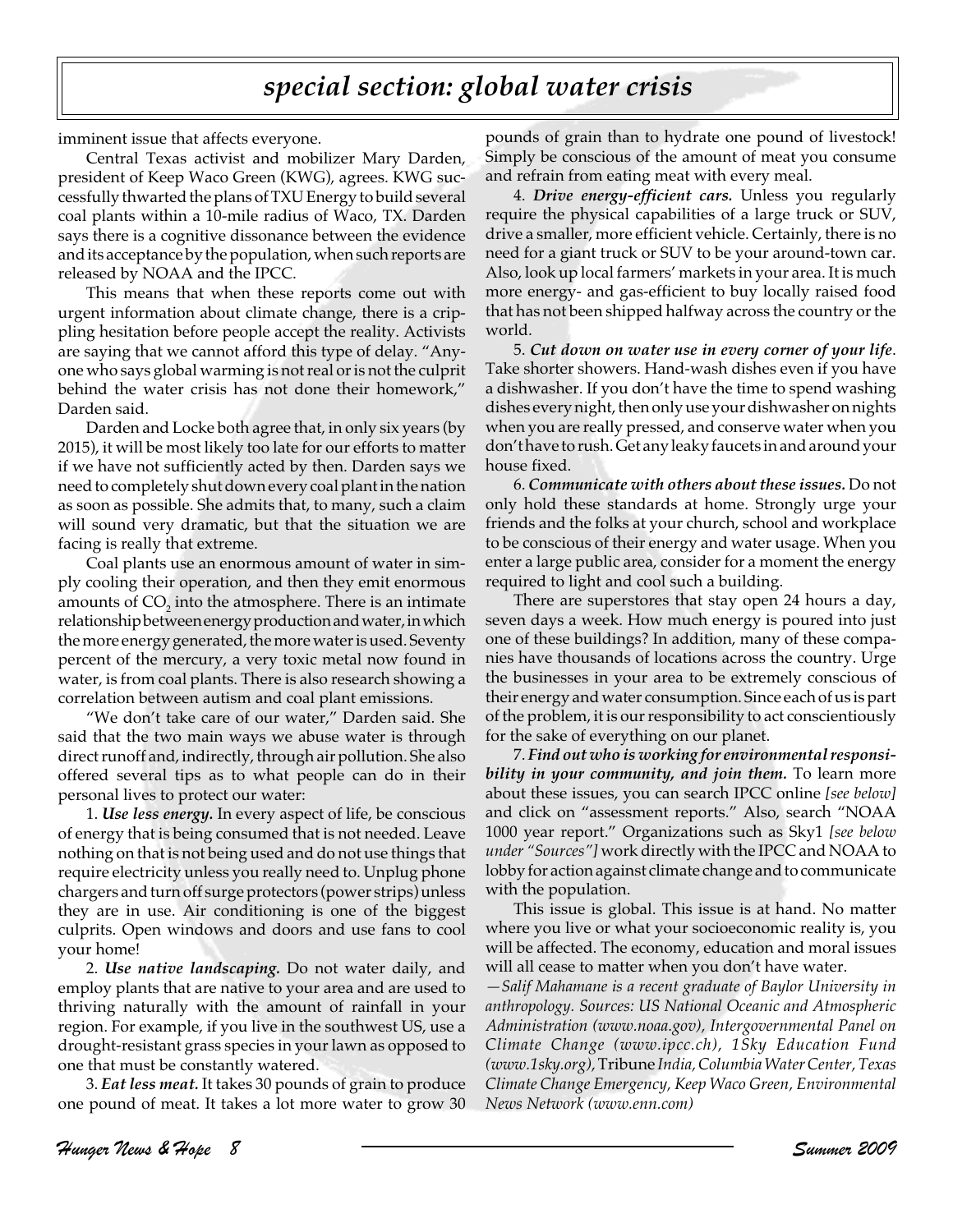## resources & opportunities

# **50 Ways to Help Save the Earth:** *How You and Your Church Can Make a Difference*

### reviewed by Lauren Elder

God has called us to be good stewards of the world. In an effort to live out that calling, Christians of every denomination have joined the "go green" bandwagon, embracing eco-justice as a vital part of stewardship and discipleship.

Written by environmental activist Rebecca Barnes-Davies, *50 Ways to Help Save the Earth: How You and Your Church Can Make a Difference* (Westminster John Knox Press, \$14.95 paper, June 2009) clearly presents the connection between caring for the earth and living out one's faith.

"Our task is to learn to reshape our lives to honor rather than destroy God's creation," says Barnes-Davies. The book uses climate change as a lens through which to see the ways human activity is degrading the earth, and reinforces the values of conserving resources, recycling, gardening and being content with "enough."

This list is not intended to be a save-the-earth checklist. Quite the opposite, it is the author's hope and prayer that you will be spiritually transformed as you endeavor to incorporate her suggestions into the life of your family, your church and your community.

"Not doing," Barnes-Davies stresses, is just as important as doing. Knowing when to relinquish control, rest, celebrate and trust that God is caring for creation are all essential elements to her approach and result in a spirit of Christian humility, stewardship and discipleship.

The first seven chapters are devoted to these environmental issues: energy, food and agriculture, transportation, water, people, other species, and wilderness and land planning. Each chapter includes seven action items, some of which are individual, and some that are designed to encourage church and community involvement.

Practical suggestions, facts and background information, success stories, additional information sources, and relevant scripture references accompany each action item. "Walk the Talk" sections feature examples of people just like you who, together with their churches and communities, have made a difference.

The last chapter ties everything into the biblical concept of a "Jubilee" year, which occurs every 50 years. During this celebratory time, we should take time apart from the world to learn anew that we must be filled by God before we can fill any need in the world. As Barnes-Davies says, "we benefit from jubilee just as all creation does."

Barnes-Davies adds, "These 50 steps will lead to a

deepened commitment, a habit of thoughtful living and practical action," Barnes-Davies says. "Once we form this ongoing habit, the possibilities for further action and results are endless."

*—Lauren Elder, a native of Tucson, AZ, is a professional writing student at Baylor University and a Seeds of Hope intern.*



## *Resources about Water from Church World Service*

Church World Service (CWS) offers a number of excellent resources about water issues. These resources can be downloaded or ordered from CWS at www.churchworldservice.org. Below are some examples:

*• Twice As Thirsty: Women, Children and Water* is a fourpage paper describing the special burden women and children bear in getting water for their families.

*• Drinking Rain in the Occupied West Bank* is a fourpage resource about how West Bank Palestinian villagers are harvesting rainwater in underground cisterns.

*• A River in Their Veins* is about the water rights of indigenous people in Bolivia, and the impact of climate change in the Caribbean.

*• Thirsty Souls & Parched Lands* is a six-page resource paper on water issues.

*• Water for All in Africa* is a four-page resource about community ownership and management of water resources in Africa.

*• Poisoned Skies, Troubled Waters* is the latest in the series on the impact of climate change on water.

*• Worship with the World: WATER* is a sampling of voices of thirsty people worldwide, alongside prayer, scripture and liturgical suggestions.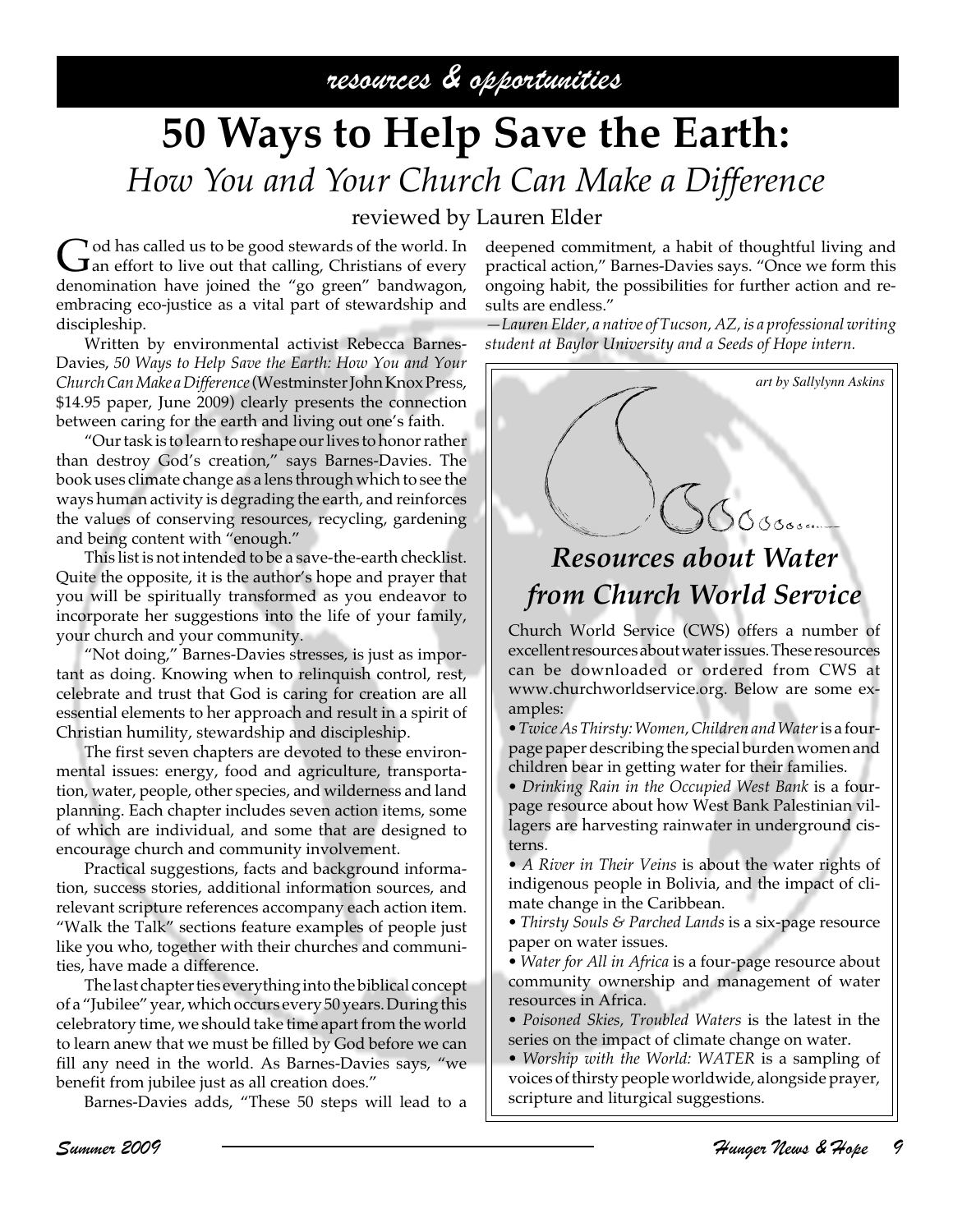# **Sand Dams Provide a Solution to Water Shortage in Kenya, Uganda**

### by Claire Jansen

In a country where 80 percent of the population earns its<br>livelihood through agriculture, and more than 50 per-<br>sunta formant comines agree this hold to seek more a sustain livelihood through agriculture, and more than 50 percent of export earnings are attributed to cash crops, a water shortage would be bad for business. And not just business.

A water shortage would lead to illness, soil degradation and conflict between people groups. This scenario has been playing out in Kenya, and also in many other African countries that have experienced climate changes leading to drought. Fortunately, there is a solution: sand dams.

A local Kenyan farmer, Joshua Mukasia, developed the technology of the sand dam 30 years ago, after experimenting with rainwater harvesting. Because of the nature of climate patterns, many African countries experience two wet seasons and two dry seasons each year.

During the wet seasons, rain falls and crops grow. During the dry seasons, drought ensues and crops fail.

# *Free Resources from Seeds of Hope*

You can now access 10 year's worth of *Sacred Seasons* worship packets, free of charge, at the Seeds of Hope Publishers web site. All of the back issues for Lent, Advent and Hunger Emphasis are posted in pdf form for your use. You can also find there a number of other free resources:

 1. *Developing a Heart for the Hungry: A Primer for Beginning Churches*

 2. Two collections sponsored by the Alliance of Baptists:

> *Speaking of Hunger: Sermons of Challenge and Hope* and

*Hope Is in Our Hands: Lessons & Activities about Hunger for Children & Youth*

 3. Several Peace Sunday services sponsored by the International Ministries division of the American Baptist Church.

To find these, go to www.seedspublishers.org and click on "Worship Resources."الأساراء

However, Mukasia's development makes climate patterns less influential on the productivity of local farmers.

Mukasia developed a system whereby concrete dams are built across seasonal riverbeds. The riverbeds fill up during the intense rainy season and carry torrents of sand and water downstream.

Pipes built into the dam carry water into nearby aquifers, where as many as 2.6 million gallons of water can be stored at a time. The sand serves two important functions: first, it acts as a filter to the water going through the pipes into the aquifer and second, it lessens the loss of water due to evaporation during drier periods.

Sand dams continue to have a positive impact on their neighboring communities. The effects, however, have been farther-reaching than just crop restoration and cleaner water for human consumption. This new technology empowers formerly marginalized groups and strengthening social relationships within and between communities.

For women and children especially, sand dams have been a blessing. One local farmer and father of six, Titus Silu, said, "I started growing tomatoes because now we have water from the sand dams. I have paid a lot of school fees and you can see how this has helped my children."

 Sand dams have also provided women with more free time, since a sand dam in the vicinity means a woman does not have to walk long distances in pursuit of water. Women can use this extra time to attend school or generate extra income for their families.

Women are even leading one organization's program, the Yang'at Water for Peace program—part of a broader Church World Service (CWS) program in Africa called the Water for All Initiative—which is building sand dams to ease water-related conflict along the Kenya-Uganda border. Because the program is meeting with such success, women are gaining more respect in the eyes of the people in their communities.

Groups like CWS that have stepped in to assist in the building of these dams mainly supply the building materials—each dam costing about US\$5,000. They then train the locals to oversee the project and maintain the dam for future generations.

*—Claire Jansen, a native of Springfield, MO, is a recent graduate of Baylor University's professional writing program. Source: Church World Service (www.churchworldservice.org.)*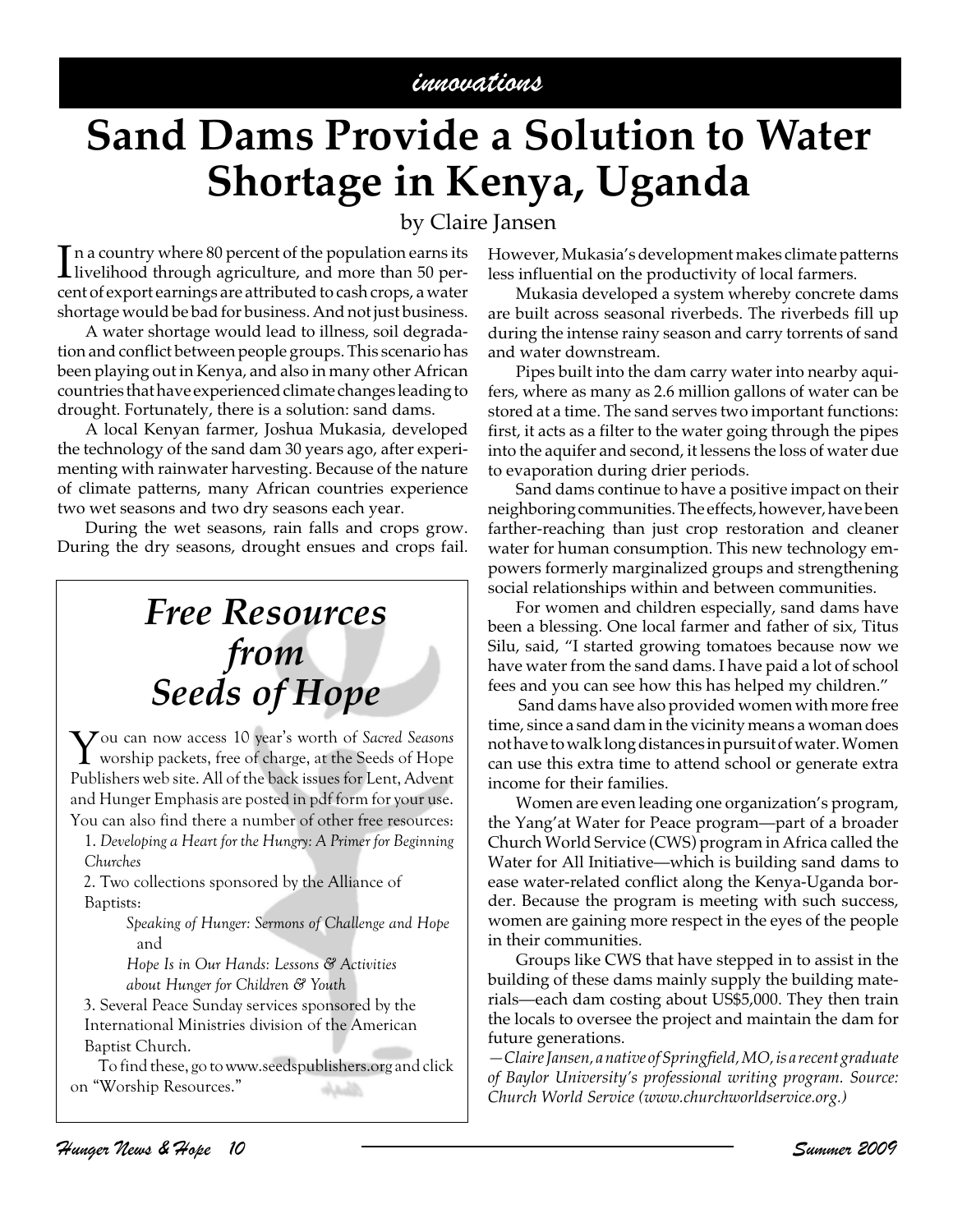### innovations

# **Sand Water Filters Provide Affordable Way to Clean Water in Cambodia**

### by Leslie Reiter

Residents of Svay Rieng, a rural province in Cambodia,<br>have been given a successful and affordable solution<br>to the multipulation of conceive also protes the multipulation that to the problem of accessing clean water, thus reducing the spreading of typhoid and diarrhea.

Part of a Water and Sanitation Cooperation Project by Church World Service (CWS) Cambodia, more than 1,200 bio-sand water filters have been distributed throughout 56 Svay Rieng villages. The simple filters cost a mere \$15-\$20 apiece, proving to be a realistic alternative to the building

of wells and latrines, which would have involved a substantially larger amount of money.

The filters are making a drastic impact in Cambodia, where an estimated 74 percent of deaths have been a result of diseases contracted through water. According to CWS, bio-sand filters have the ability to remove most E. coli, worms, parasites, iron, manganese and other toxicants from contaminated water.

Each one small enough to easily fit in a home or community building, bio-sand filters consist of a concrete base with a layer of gravel beneath a layer of sand.

Water is poured in the top and filtered through the gravel and sand mixture, leaving a small layer of water on top of it that has trapped the water's contaminants. The clean drinking water is dispensed through a pipe at the filter's base.



In addition to providing filters, the CWS Cambodia partner also provides training for locals on how to build their own, thus spreading the benefits to neighbors and community members.

 More than 400 villagers and 1,384 students at Kokir Primary School attended training sessions on bio-sand filters and sanitary practices held in Thmei Village. The project is expected to develop within 20 more cities, educating citizens in water sanitation, health and hygiene.

*—Compiled by Leslie Reiter. Source: Church World Service.*

## *Book Teaches Children about Philanthropy*

 $\boldsymbol{M}$ hen it comes to teaching children about philanthropy, Jan Schrock knows best. *New York Times* Bestselling author and daughter of Don West—founder of Heifer Project International (HPI), Schrock has traveled around the world educating people on global poverty and hunger. Schrock recently won the Society of School Librarians International Award for her first children's book, *Give a Goat*.

*Give a Goat* follows the true story of a fifth-grade class from Maine who came together under the supervision of their teacher to raise money to send a goat to a family in Uganda. Through HPI, a person can buy for \$120 the gift of a goat, providing both nutrition and income for a family. A goat can supply up to a gallon of milk a day. Each goat also produces two to three kids a year, allowing recipients to pass on the gift to other families.

In 1944, eight heifers were delivered to Castaner, Puerto Rico, marking the beginning of the Heifer Project. Founder West's goal was to help impoverished people around the globe become self-reliant. Since then, HPI has spread to 57 different countries and helped more than 48 million people by providing livestock and training in sustainable farming. HPI places a large emphasis on education, creating many resources for teachers and young children to become involved in alleviating global hunger and poverty.

*Give a Goat* shows the impact of HPI's mission through the eyes of 10 year-olds in different areas of the world—from American schoolchildren working to collect money to a Ugandan girl attending school for the first time, both affected by the gift of giving. Not only are children educated in philanthropy by taking part in HPI's charity, they also gain extensive knowledge in subjects such as geography, business and math.

*—Compiled by Leslie Reiter. Sources: Heifer International, Children's Book Review, School Library Journal. To order* Give a Goat *and other global education resources, go to www.heifereducation.org.*